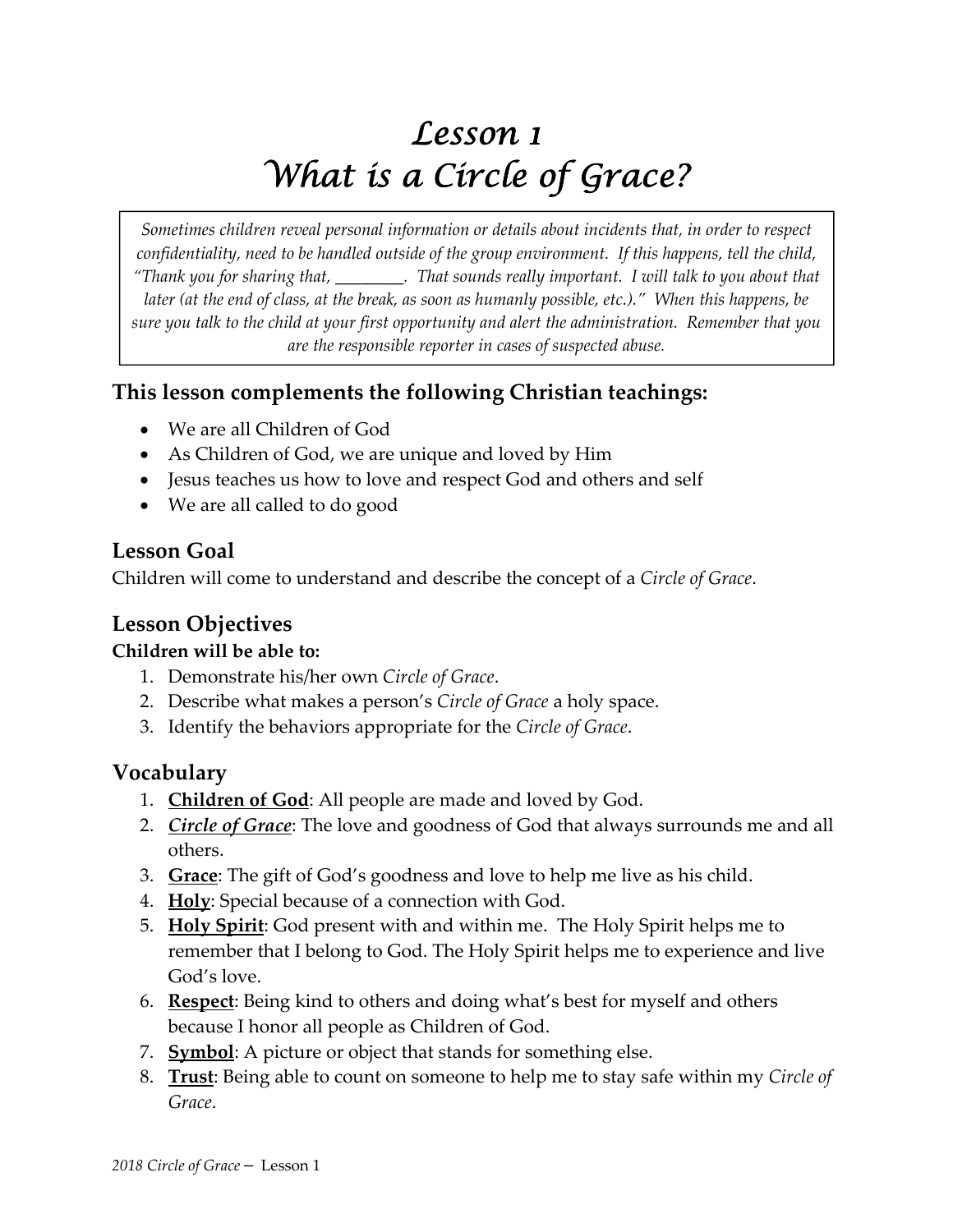# **Materials Needed**

- 1. Symbols (examples: stop sign, Nike swoosh, slippery when wet sign, peace symbol, etc.)
- 2. *Circle of Grace* Logo color (see the end of the Grade 1 Lessons)
- 3. *Circle of Grace* Logo Black and White (see the end of the Grade 1 Lessons)
- 4. Whiteboard or chalkboard
- 5. Chart paper or flip chart paper to make a "happy/sad face chart"
- 6. *(*Optional*) Circle of Grace* Song (in the Administrator/Director section)

# **Lesson Opening**

*Leader calls class to prayer by asking children to quiet down and leads them in prayer. Leader may use their own words or the below example.* 

# **Holy Spirit, show us the way. Be with us in all we think, do, and say. Amen***.*

#### **Optional Lesson Opening***‐* The *Circle of Grace* Song *(Located in the*

*Administrator/Director Section)*

# **Getting Started**

- *1. Show symbols one at a time to the children. Ask what each represents. Make the point that symbols are a way of telling us something or reminding us of something.*
- *2. Write the term "Symbol" on the board. State the vocabulary definition of symbol: a picture or object that stands for something else.*

# **Lesson Development**

#### **Discussion**

- *1. Show children the Circle of Grace symbol. Ask children what they see in the symbol.*
- 2. This is a symbol for our *Circle of Grace*. It reminds us that God loves us and His love is always around us. Everyone has a *Circle of Grace*.
- 3. *Review what each part represents*:
	- a. Red *Circle of Grace* Words ‐ Color of the Holy Spirit
	- b. Person ‐ Child of God
	- c. Yellow Circle ‐ Grace
	- d. Dove ‐ Holy Spirit
	- e. Blue Background ‐ The World in Which We Live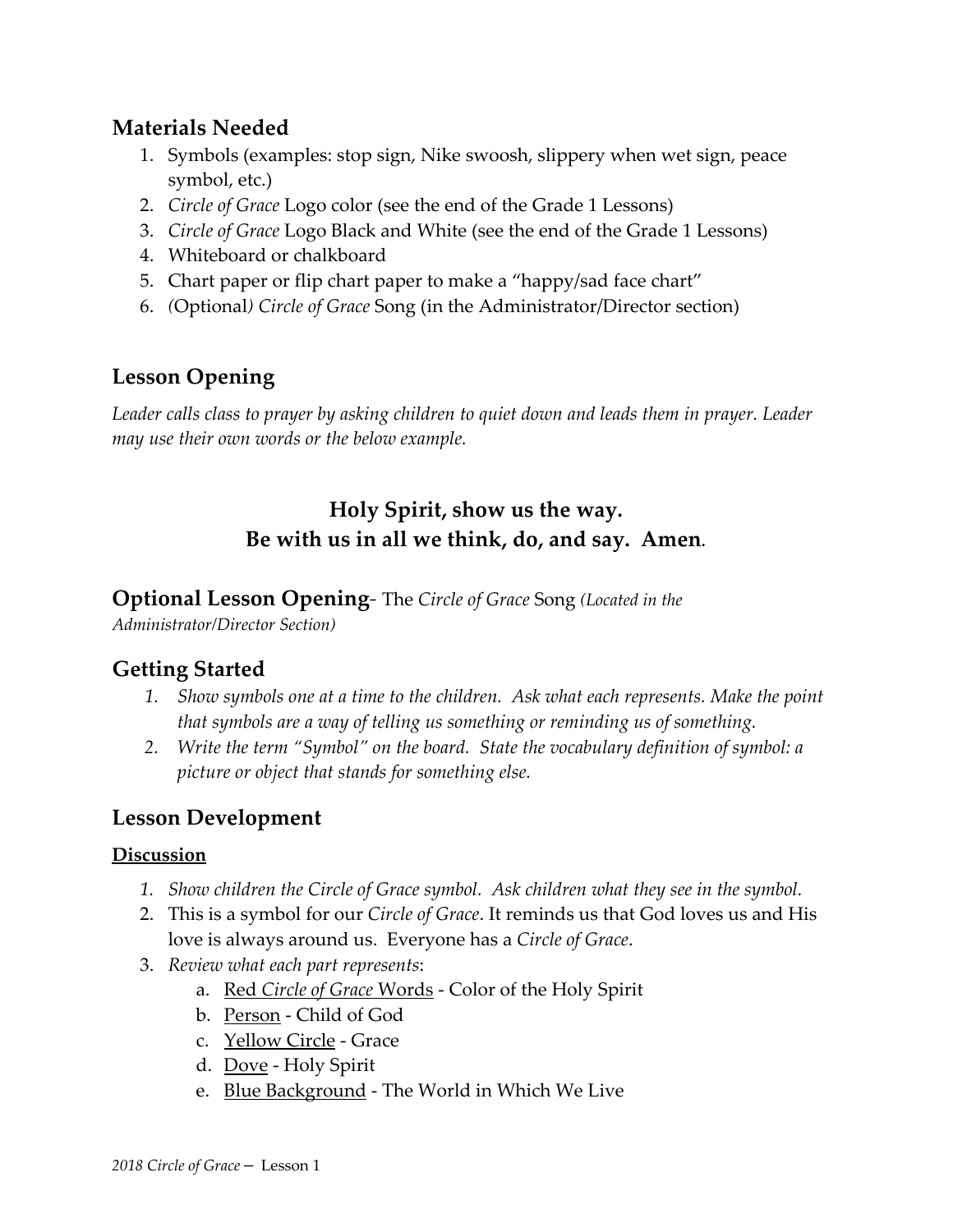#### **Activity ‐** *Circle of Grace* **Link :**https://vimeo.com/207836764

- 1. *Review the Circle of Grace movement. Ask children to stand with enough room around them to fully extend their arms without touching each other*.
- 2. *Give the following directions while modeling the desired actions*:
- a. Raise your hands above your head
- b. Bring your arms slowly down
- c. Extend your arms in front of you and then behind you
- d. Embrace all the space around you
- e. Then reach down to your feet
- f. Know that God is in this space with you
- g. *Tell the children,* "This is the *Circle of Grace* in which you live."

#### **Discussion**

- 1. *Suggested opening*: Now, we will talk about why it is important that we know about our *Circle of Grace*.
- 2. *Ask the children:* Do you remember that Jesus told us how he would always love us and always be with us? If God is always with us, we are always in a special, holy place. That place is our *Circle of Grace*. God is present in our *Circle of Grace* because he wants a close relationship with each of us. This is the place the Holy Spirit is with us and within us.
- 3. Remember that we are in a *Circle of Grace* with God and surrounded by God's love. God wants us to be safe and to behave with the respect for ourselves and for others.

#### **Activity ‐ Happy and Sad Emoji Chart**

- *1. Make a chart with two columns on the poster paper/flip chart paper. Label one with happy emoji (face) and one with sad emoji(face).*
- 2. *Ask the children:* What are some nice things that other people do or say? What are some hurtful things that other people do or say? What are some nice things you do or say? What might be some hurtful things you do or say?
- 3. *Allow a few responses. List on the board in the appropriate column*.
- *4. Point out that words and behaviors listed in the happy face column are those that respect our Circle of Grace. The words and behaviors in the sad face column are those that do not belong in anyone's Circle of Grace.*
- 5. *Keep happy and sad face chart posted for future reference*.

# **Optional Lesson Extender**

- 1. Role‐play how you want to be treated by others in your *Circle of Grace*.
- 2. Role‐play how you should treat others in their *Circle of Grace*.